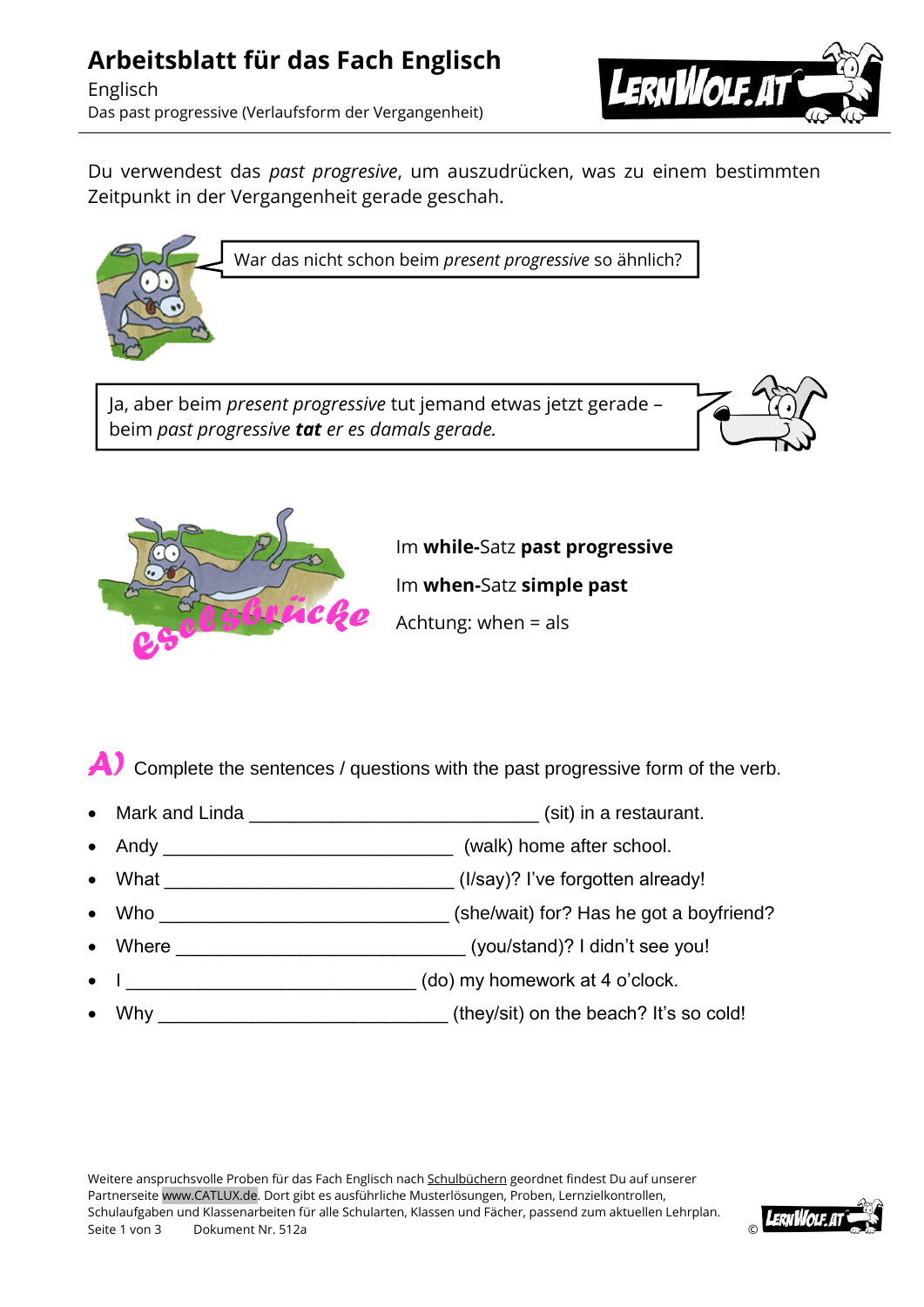## B) A week ago class 6a was very shocked because the following story happened.

- The pupils<sup>1</sup> in class 6a \_\_\_\_\_\_\_\_\_\_\_\_\_\_\_\_\_\_\_\_\_\_\_\_\_\_\_\_\_(write) a short test in English when suddenly<sup>2</sup> Mister Miller \_\_\_\_\_\_\_\_\_\_\_\_\_\_\_\_\_\_\_\_\_\_\_\_\_\_\_\_\_\_\_\_\_(jump) out of the window. • While the pupil Thomas **and South Control** (finish) the short test, Mister Miller \_\_\_\_\_\_\_\_\_\_\_\_\_\_\_\_\_\_\_\_\_\_\_\_\_\_ (go) home.
- The following day Mr Miller \_\_\_\_\_\_\_\_\_\_\_\_\_\_\_\_\_\_\_\_\_\_\_\_\_\_\_\_(talk) to the pupils for one hour.
- The pupils were very nice and so they \_\_\_\_\_\_\_\_\_\_\_\_\_\_\_\_\_\_\_\_\_\_\_\_\_\_\_(bring) him a present<sup>3</sup>.

<u>.</u>

Weitere anspruchsvolle Proben für das Fach Englisch nach Schulbüchern geordnet findest Du auf unserer Partnerseite www.CATLUX.de. Dort gibt es ausführliche Musterlösungen, Proben, Lernzielkontrollen, Schulaufgaben und Klassenarbeiten für alle Schularten, Klassen und Fächer, passend zum aktuellen Lehrplan. Schulaufgaben und Klassenarbeiten für alle Schularten, Klassen und Fächer, passend zum aktuellen Lehrplan.<br>Seite 2 von 3 Dokument Nr. 512a Deschularten, Klassen und Fächer, passend zum aktuellen Lehrplan.



<sup>1</sup> pupil = Schüler

 $2 \text{ suddenly} = \text{plötzlich}$ 

 $3$  present = Geschenk